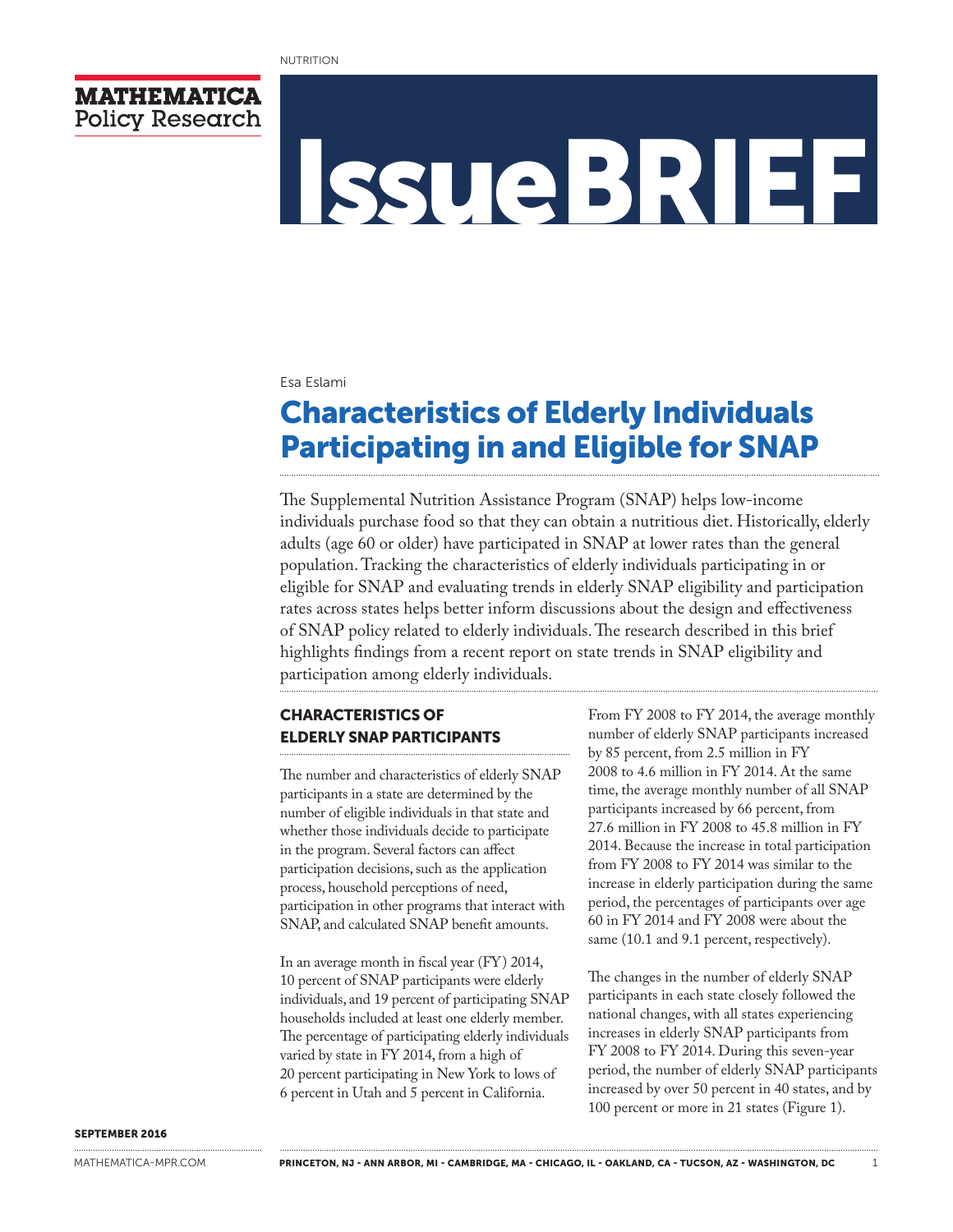# Seven-year average percentage of elderly SNAP participants, FY 2008 to FY 2014





# ME Total percentage increase in elderly SNAP participants by state from FY 2008 to FY 2014



#### Figure 1

During the seven-year period from FY 2008 to FY 2014, 37 states had an average percentage of elderly SNAP participants that was below the national average, and in 3 of those states (Idaho, Utah, and California) the average percentage of elderly SNAP participants was less than 6 percent (Figure 2). California's average for the seven years (about 3 percent) was the lowest and likely was attributable to a state policy under which Supplemental Security Income recipients are not eligible for SNAP. Of the 14 states that had seven-year average percentages of elderly SNAP participants above the national seven-year average, 9 had average percentages between 10 and 15 percent, and New York's average of 18 percent was more than twice the national average.

## CHARACTERISTICS OF SNAP-ELIGIBLE ELDERLY INDIVIDUALS

Like elderly SNAP participants, the number and characteristics of SNAP-eligible elderly individuals in a state can be influenced by several factors, such as state and federal eligibility policies, household economic circumstances, and state demographics. Differences in state policies and population demographics may lead to differences in SNAP eligibility rates and in the characteristics of the SNAP-eligible population across states. Similarly, changes in policies, economic circumstances, or demographics can lead to changes in the number and characteristics of the SNAP-eligible population within a state over time. Differences across states, such as in poverty rates or in shelter or medical costs, may lead to differences in the size

and composition of the states' SNAP-eligible populations. Changes in poverty rates will affect the number of SNAP applicants who pass the gross income test. Likewise, shelter and medical costs can affect SNAP eligibility, since SNAP applicants are more likely to pass the net income test when these costs rise

Nationally, an estimated 72 million individuals were eligible for SNAP in FY 2011. About 14 million, or 19 percent, of all SNAP-eligible individuals were age 60 or older. Elderly individuals made up at least 20 percent of SNAP-eligible individuals in 25 states. Alabama, Pennsylvania, and South Carolina had the highest percentages of elderly SNAP-eligible individuals (27, 26, and 26 percent, respectively). In all states, at least 10 percent of the SNAPeligible population were elderly individuals.

# STATE ELDERLY SNAP PARTICIPATION RATES

Estimated SNAP participation rates are the ratio of estimated numbers of participants to estimated numbers of eligible individuals. In FY 2012, the overall SNAP participation rate—the percentage of eligible individuals participating in the program—was 83 percent. Although an average of 3.7 million elderly adults received SNAP benefits each month in FY 2012, the elderly population participated in SNAP at a lower rate than did all eligible people. In FY 2012, the SNAP participation rate among elderly individuals was only 42 percent, versus 92 percent for nonelderly individuals.